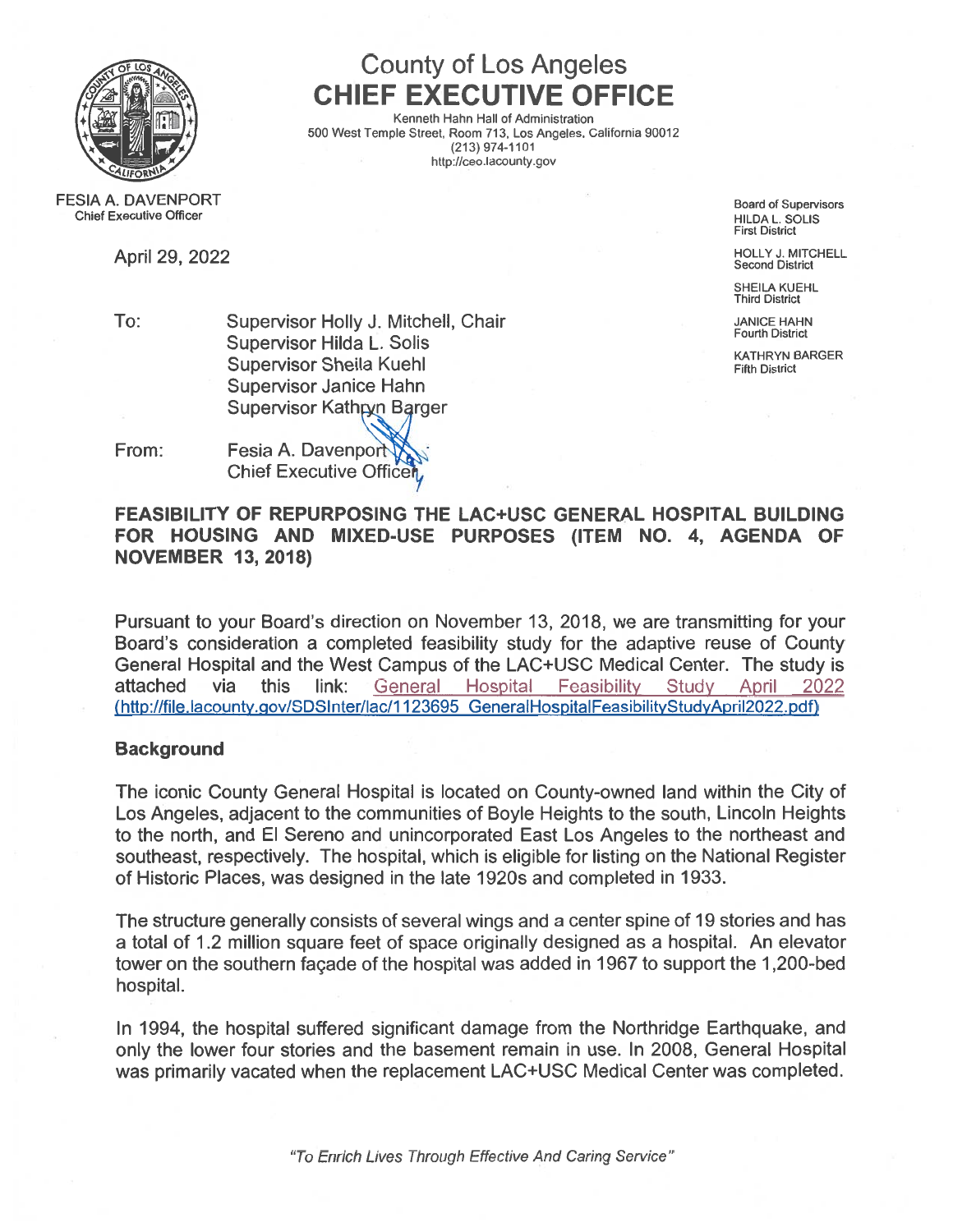Each Supervisor April 29, 2022 Page 2

Presently, about 1,000 staff representing the County, LAC+USC Medical Center, The Wellness Center, non-profits, and other governmen<sup>t</sup> functions operate in the General Hospital building.

West Campus is the 35-acre portion of the LAC+USC Medical Center Campus north of State Street across from General Hospital and south of Mission Road. West Campus has approximately 12 acres available for development after setting aside property for future phases of the Restorative Care Village, future expansion of the LAC+USC Medical Center, and the existing Medical Examiner-Coroner facility. The Pharmacy and adjacent Tunnel, the latter of which was constructed as par<sup>t</sup> of constructing General Hospital, offer opportunities for creative reuse. The County would need to consolidate or replace some functions now located in this underutilized West Campus area to suppor<sup>t</sup> community needs.

On November 13, 2018, your Board approved <sup>a</sup> motion directing my office to lead <sup>a</sup> detailed feasibility study and strategic planning process that was inclusive of the considerations and requirements of impacted County departments, outside agencies, and consulting experts. Your Board also directed my office to engage in robust community engagemen<sup>t</sup> to inform the proposed adaptive reuse options.

The final feasibility study was initially due in Fall 2019. However, the study delivery date was extended several times to allow for an expanded study scope that included West Campus, and additional community engagemen<sup>t</sup> on the expanded scope. In March 2020, the COVID-19 pandemic added further delay as the County focused its efforts on public health measures and community suppor<sup>t</sup> services.

#### Summary of Community Engagement Efforts

As directed by your Board, the preparation of the feasibility study involved extensive community engagement, which is described in detail in Appendix B of the study. To guide community engagemen<sup>t</sup> planning and execution, my office established both <sup>a</sup> Community Engagement Team consisting of outreach consultants with experience outreaching to the communities in and around General Hospital, as well as <sup>a</sup> Community Engagement Steering Committee consisting of leaders from more than 20 local community-serving agencies and nonprofit organizations. When the community engagemen<sup>t</sup> process concludes in early June, we will have conducted 5 Community at Large meetings, 15 Community Engagement Steering Committee meetings, over 20 presentations to the Health Innovation Community Partnership (a collaboration between the County, health agencies, community-based organizations, schools, local businesses and others to address the community's priorities), 3 pop-up events, over <sup>a</sup> dozen stakeholder interviews, and over 25 informal discussions and additional meetings.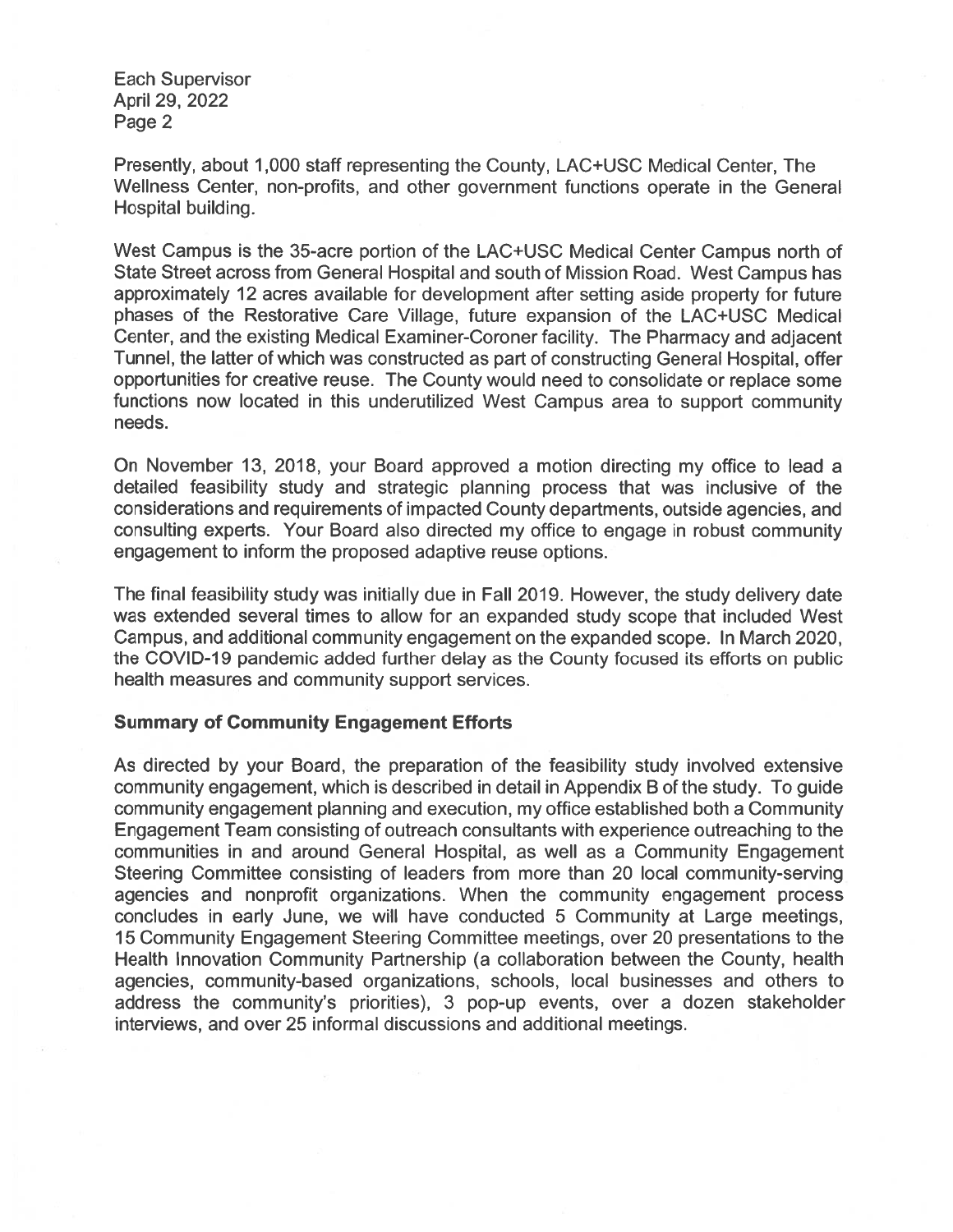Each Supervisor April 29, 2022 Page 3

From these meetings, we documented community stressors including economic impacts to the community from COVID-19, gentrification and displacement, unemployment, and a lack of open space, among others; as well as community priorities, including affordable housing for deeply low, extremely low, and very low-income residents, affordable retail, community serving amenities and access to health food, among others.

#### Summary of the Feasibility Study

The feasibility study concludes that General Hospital and portions of West Campus are underutilized and represent an opportunity to meet the pressing needs of the community and the region. The study presents <sup>a</sup> proposed Reuse Framework for General Hospital and West Campus that identifies community priorities uses, County requirements, and technical considerations.

Importantly, the Reuse Framework incorporates community priorities and uses as presented in the graphic below:

#### **Community Priorities / Uses**

- Affordable housing, including deeply and extremely low income, and for families
- After-school Science, Technology, Engineering, Art, Mathematics center
- Arts / Culture spaces
- Commemorative spaces
- Community services spaces
- Health and social suppor<sup>t</sup> services space
- Library
- Locally based retail
- Neighborhood Grocery store
- Open space
- Parking
- Preschool / Daycare
- Senior center
- Subsidized to low cost extended stay hotel to suppor<sup>t</sup> patient families receiving care at the Medical Center
- Workforce and economic development

Additionally, the feasibility study takes into account County requirements, including ensuring the continuity of effective operations of the LAC+USC Medical Center, applicable code requirements, and consistency with Board policy requirements, including community benefits, local and targeted worker hire, and goals of the Countywide Sustainability Plan.